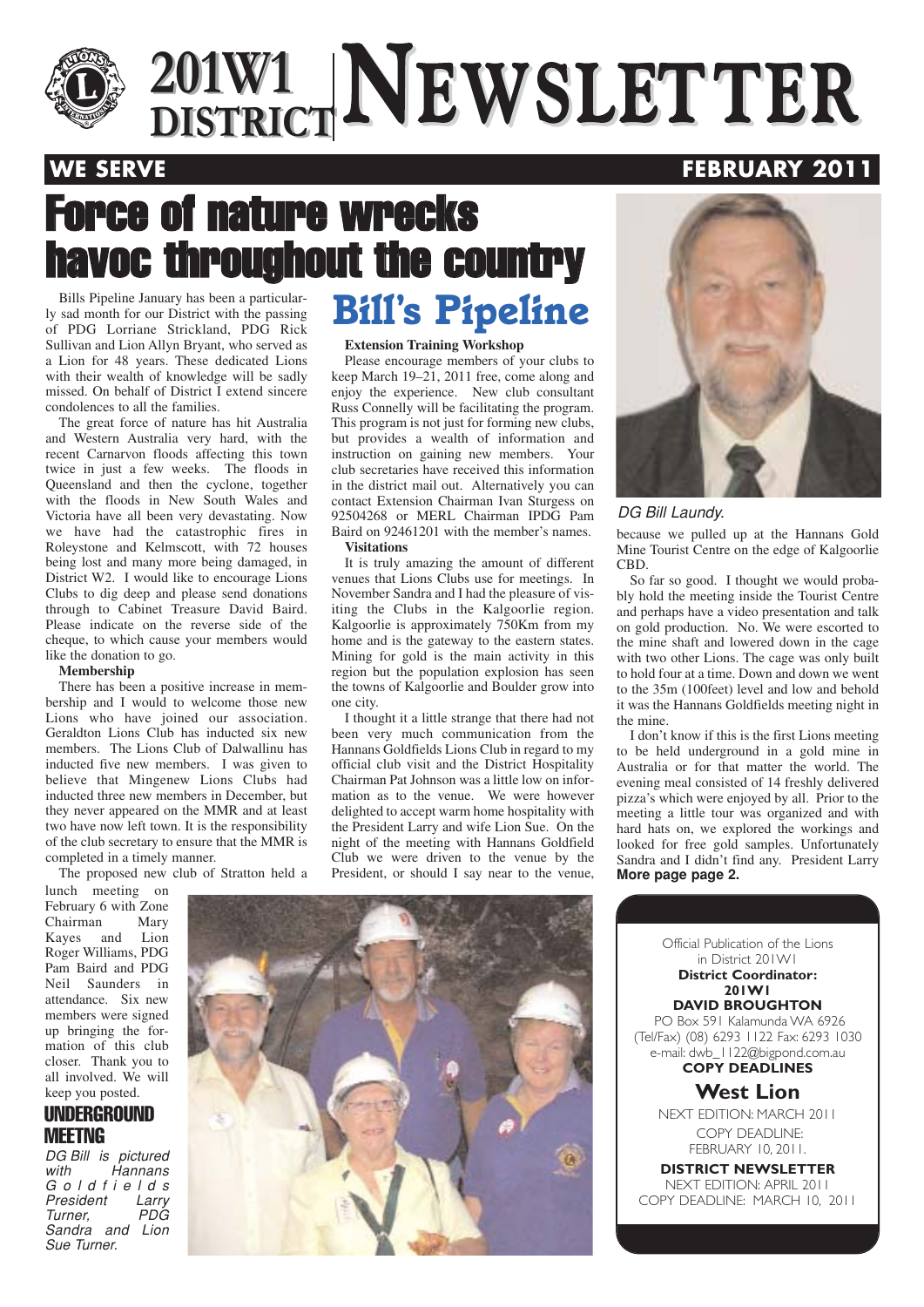## UNDERGROUND IN KALGORLIE

Turner welcomed everyone and proceeded with the meeting. It is the first time I have ever given my speech 35m underground and it was an experience that we will treasure for the rest of our lives. I have looked into club meetings held under ground and this is the first in Australia and maybe the first in the world. Well done Hannans for creative thinking and District W1.

I had the pleasure of inducting three new members into the Kalgoorlie Lions Club on the 17th November. This Club is truly excelling in membership growth and participating in community and District projects. This is one of our oldest Clubs in the District, being 43 years old and it is particularly pleasing to see them going so well.

Yours in Service

**– Bill Laundy, District Governor 201W1**

## **W-Districts exceed Mints sales**

THE Lions Mints and Caramel Fudge year has ended. It runs from January to December each year.

The National Mints report shows five Districts exceeded last year sales, N2, V5, V6, W1 and W2, but unfortunately no District was on target for 2010. Both the W–Districts are to be congratulated for increases in sales of mints, the addition of clubs who did not have sales in the previous year and the enthusiastic introduction of Lions Fudge.

The sales of Christmas Mints are disappointing, especially as this is a product that is specifically targeted to the Christmas season and makes an excellent addition to your Christmas Cakes sales. At nearly a 60% profit, for clubs it is a handy seasonal income earner for clubs. Another disappointment was the number of clubs who lost momentum and did not order as many cartons of Mints as in the previous year. Lions Australia Caramel Fudge was launched at the 2010 Mildura Convention last year and it is pleasing to see so many clubs willing to try this new product. With a profit margin of nearly 60%, plus the introductory offer of five displays, for the price of six, surely those clubs who ordered fudge received value for money.

MINT SALES BY DISTRICT.<br>2009 W1 487 crtns W2, 50

2009 W1 487 crtns W2, 502 crtns<br>2010 W1 494 crtns, additional clu W1 494 crtns, additional clubs, 6 W2, 521 cartons, additional clubs, 11 FUDGE SALES BY DISTRICT<br>2010 W1 69 crtns by 20 cl  $W1$ , 69 crtns by 20 clubs

W2 38 crtns by 19 clubs.

XMAS MINTS SALES BY DISTRICT.<br>2010 W1. 53 crtns by 12 clubs

W1, 53 crtns by 12 clubs

W2, 6 crtns by 3 clubs.

Tthe contact numbers for ordering are: MINTS: 1800 815 787 (Dollar Sweets) FUDGE: 1800 805 418 (Gran's Fudge)

Any problems please contact your District Chairman or myself.

**–Lion Dot Saunders, W–Districts State Coordinator, Mints & Fudge**. (H) 08 9641 2430, dotneil1@bigpond.com

## **ALF GRANT TO SUPPORT BUSHFIRE VICTIMS IN KELMSCOTT-ROLEYSTONE**

W2 District Governor Terry Gray was very pleased when he heard of the decision that the Ausralian Lions Foundation had made with a Disaster Recovery Grant for \$60,000.

Grants Chairman & Trustee W-Districts PCC Ian Kelly told the W-Districts Newsletters that whilst General Grants are to assist individual clubs and districts within their communities ALF also includes Emergency Grants, Disaster Recovery Grants, Special Purpose Grants and Compassionate Grants as stipulated in the ALF Policy Minutes.

The \$60,000 allocated to W2 for the Kelmscott/Roleystone Bush Fires is a Disaster Recovery Grant, the figure of \$60,000 was based on a criteria agreed upon by the Trustees. As both Districts had launched an appeal for funds to be administered by District 201W2 this enabled ALF to pay the funds immediately into the disaster relief account. As mentioned by ALF Chairman Paul Logue in the email (see below) there are specific guidelines for the accountability and management of the funds.

To apply for such a grant the District Governor

must apply in writing to the ALF Chairman for funds, after this action was completed it was approved.

Late last week a Disaster Recovery Grant of \$40,000 was allocated to Q2. And several years ago a \$40,000 grant was made to W1 for the Toodyay fire victims.

PDG Paul Logue, chairman Australian Lions Foundation stated . . . re the impact of the bushfires in the Kelmscott and Roleystone areas of your District, I am pleased to advise that the Trustees of<br>the Foundation have approved an the Foundation have approved an Emergency/Disaster Grant to Lions District 201W2 of \$60,000 for Lions to assist the bushfire victims.

Our cheque will be forwarded shortly under cover of an official letter, which will contain information and suggestions as to how the grant funds could be used. The communication will also include a "Grant Accountability Form" to record the expenditure of the grant funds – this form is to be completed and returned to us in due course as it is required both for our grant management process as



### Five inducted into Geraldton Lions Club

Subsequent to a three day promotion in a local shopping mall in Geraldton, five new members (average age 36) have been inducted into the club. Pictured right with Lion President Rolf Nagel on the right.

The new Lions are, from left to right, Brian Jackson, David Craft, Sylvia Vella, Paul Rushton and Barbara Williamson. They were inducted by club member Lion George Leuty, who claims to be Australia's only Pommie PDG, at the club meeting on January 24.

## Want To know more about Lions? **ORIENTATION DAY**

**VENUE:** Valued Independent People (VIP) Chessell Drive Duncraig **DATE:** Sunday 20th February 2011

**TIME:** 8.30am for 9.00am Start - Finish 2.00pm **COST**: \$10.00

#### Presenters will be from our Lions Foundations & Lions from our District Cabinet

Morning Tea and Lunch will be available Come along have fun and learn about "our Club" LIONS **RSVP:** Christine Walker - Leadership Chairperson PO Box 2 WILLETTON WA 6955 Ph 9457 6338 or leadershipw1@westnet.com.au by<br>Friday 12<sup>th</sup> February 2011

Page 2 – 201W1 District Newsletter – February, 2010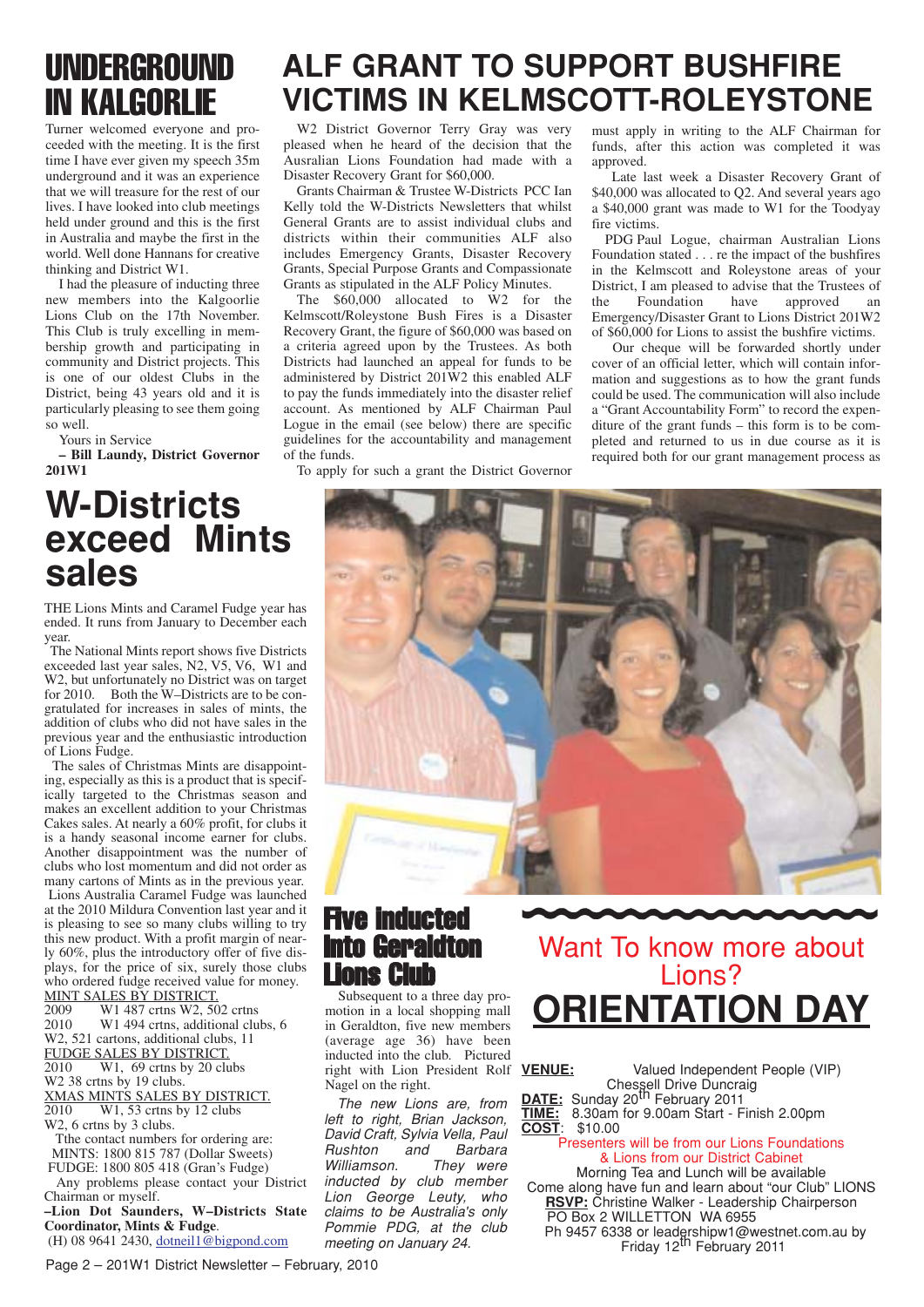## VALE: Rick Sullivan, father to Exemplary Service Awards

Rick joined the Portarlington-Drysdale Lions Club in Victoria on May 8, 1978 and during his six years at that club was secretary, second VP, first VP and in his second year as president when he moved to WA and joined the Inglewood Club.

During his time at Portarlington Drysdale Club he was an innovator being responsible for the introduction of Youth Encouragement Awards and the development of the Lions Village for the aged Bellarine where he was the clubs representative and secretary from the outset of the project.

On moving to WA he joined the Inglewood Lions Club and again set up the Youth Encouragement Awards and was president in 1987/88. With the closure of Inglewood Rick transferred to Ballajura Lions Club.

Rick was the 201W1 District Governor in 1991/92 and set up the Lions Exemplary Service Awards which recognises the contribution of non-Lions to the community. The Awards have allowed clubs within the District to recognise those members of their local community who have made a special contribution. Rick organised and ran the Awards until ill

PDG Rick Sullivan's daughter Robyn Roth was unable to see her father for a final time as she flew into Perth just hours after Rick had passed away.

Robyn told the congregation that she was not accustomed to public speaking, not like her Dad. Her delivery was well executed and she gave those that attended Rick's celebration of life plenty to think about, his background in Victoria before he made it into WA.

Dad was born in Dandenong Victoria in 1927 and at the tender age of four he contacted Tuberculosis. He was quite an ill little boy so on doctor's recommendations the family moved to Henty. Dad and his brother Anthony got into local life and made friends, Dad recovering well. Here he was made to learn piano, he hated being cooped up indoors when his mates were out playing footy.

With his boy soprano voice he sang in the choir and at other events he did enjoy this. This became a lifelong habit he was always singing or whistling a tune, I even heard him in the 50s on the radio singing Autumn Leaves.

His education was with the Sisters of Mercy as a boarder and he loved it so much he was always escaping. He was a strong willed scallywag but the police tamed him by showing him the cell reserved for him if he tried to escape from the convent one more time.



health made it difficult for him to proceed however the project is still running. DG Pam Baird presents PDG Rick Sullivan with his Progressive Melvin Jones award.

### "His lifelong habit was always singing or whistling a tune"–Robyn Roth.

Another move to Wodonga to take up the Terminus Hotel. Dad continuing at school with the Christian Brothers in Albury. Dad became an alter boy and joined the priests in their charity work. Perhaps his lifelong desire to serve or give something back was born here.

War was declared the hotel sold and the boys were sent to their Aunty Sissy in Maryborough. The co-ed high school suited dad much better but it wasn't long before the boys were called to South Yarra in Melbourne where their parents had purchased a home.

My parents married in 1947, dad attending night school for Electroplating and Metal Finishing. He joined Hecla and did well there.

Dad then started up his own business in Reservoir always "running not walking" as people told us. I knew that I as it was a struggle for me to keep up with him. During this

## **NEW MEMBERS INDUCTED INTO W1**

GERALDTON LIONS CLUB<br>David Paul Craft (1997) David Paul Craft Sponsor STANLEY GORDON BACON<br>Brian Barry Jackson Sponsor ROLPH WILLIBALD NAGEL Brian Barry Jackson Sponsor ROLPH WILLIBALD NAGEL<br>
Paul John Rushton Sponsor ERIC BECKWITH Paul John Rushton Sponsor ERIC BECKWITH<br>Sulvia Vella Sponsor Brett Mitchell Sylvia Vella **Sponsor Brett Mitchell**<br>Barbara J Williamson Sponsor CLIVE W IND Sponsor CLIVE W INDERSMITH KALGOORLIE LIONS CLUB<br>MATHEW CUOMO MATHEW CUOMO Sponsor EDWARD ALLAN ROCHESTER<br>KAREN ANNE MENZIES Sponsor SHIRLEY DAWN DAVIS KAREN ANNE MENZIES Sponsor SHIRLEY DAWN DAVIS<br>Mavis Thomsen Sponsor WENDY MAE ROCHES Sponsor WENDY MAE ROCHESTER **YANCHEP TWO ROCKS LIONS CLUB**<br>Joyce Holding Sponsor Su Sponsor Suzanne May Lowe –Philip Caunt Cabinet Secretary 201W1 0438 952 294 www.lionswa.org.au

Rick was always involved in club and District projects including the weekly hotel raffle, sale of Christmas Cakes, Youth Encouragement Awards presentations, Children of Courage and various projects with the Kids Open Learning Centre in Maylands. Rick was also involved in the formation of the Bassendean Lions Club.

As District Public Relations Chairman he wrote an information booklet *"Who are the Lions"* which gave a lot of information for new and prospective Lions.

Rick was also a Director of the Lions Save Sight Foundation where he was responsible for the Walk for Sight and Lions Days in the City.

During his Lions career Rick received the following awards in recognition of the outstanding contribution he made to both the Lions movement and the community in general: Progressive Melvin Jones Fellowship; William Tresise Fellowship; James D Richardson Award; Ian M Stockdale Humanitarian Award; Tom Cameron Award; Life Membership of Lions Clubs International.

Rick will be remembered by all who knew him as a gentleman who was always willing to help.

time my sister and I were often with him when he distributed food parcels and toys to families down on their luck.

Dad was in the local trade association and well respected and he received an offer to run for local government. He was keen but Mum did not want him away even more hours as their home was still unfinished.

One day a truck pulled up to deliver parcels. Mum opened one of these packages and there was Dad's gorgeous face smiling at us on a blue and white election handbill. My job for the afternoon was to fire up the incinerator and burn these leaflets. Dad was a "busy" person always fixing or painting something. He liked to keep everything neat and tidy.

Dad shared all his news, the various projects he was managing, he was very respected for his knowledge and expertise in industrial environmental and waste problems and sometimes asked me to join him at receptions with politicians and industrial authorities at this time.

We are now in the 70s and Dad meets Maisie. They are a perfect partnership. This gives Dad the strong emotional security he needs and they start to realise a lot of their dreams together. I am so saddened that Maisie cannot be here today with us to farewell Dad. Dad married a family. They also did a lot of caring and supporting when it was needed especially these last couple of years.

I moved with my family, husband Siggy and son Alexander James to Germany in 1996. Dad and I kept in touch and when I returned to Australia I always tried to get to Perth to see Dad and his other family. Dad used to drive me all over Perth and the State showing me points of interests and then later when he wasn't so mobile he always had one of his famous lists for me of must sees. Dad loved his adopted State of WA and Perth.

Dad had the courage and the strength to follow his dreams. He gave a lot asked for little in return. He loved a good meal and a few drinks with family and friends. He had drive, vision and a practical and logical way of tackling a problem. His early life experiences developed his self-reliance skills, he taught himself to do a lot of things. He worked hard all his life but at the end he was frustrated by his increasing dependence on others.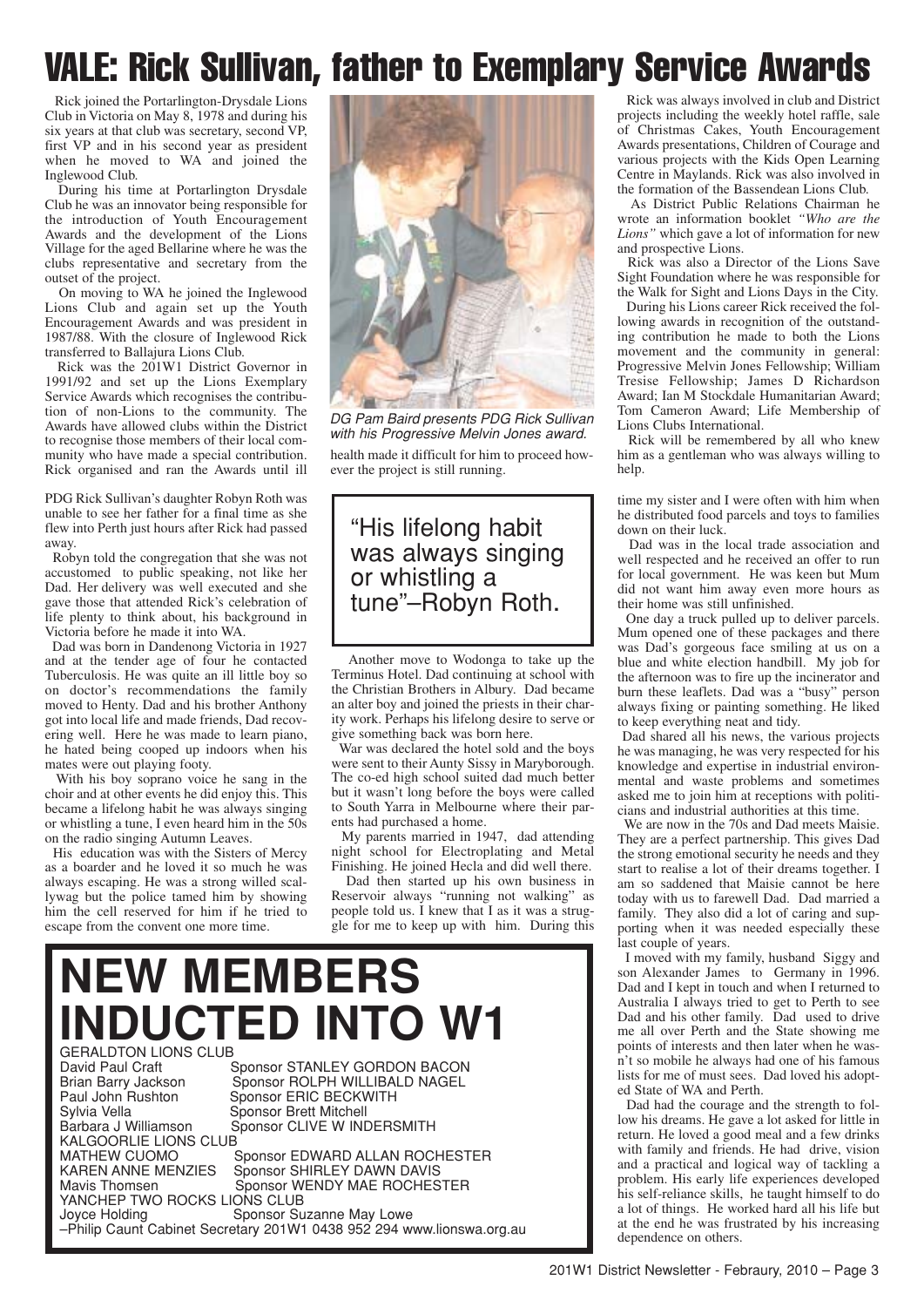

## **Lions clubs respond to Carnarvon floods**

LIONS Clubs from across Western Australia have offered many different kinds of assistance for the people of Carnarvon worst affected by the December and January floods.

On December 20 Carnarvon experienced the highest level in recorded history of the Gascoyne River with it peaking at 7.8 metres. Although the levee system built to protect the town centre withstood this unprecedented amount of water the plantations, homes and businesses outside the levee were inundated with water. Some properties were completely destroyed, with families losing everything.

On January 6 the river peaked again, this time at 6.5 metres. Although many of the properties and businesses were spared a second major inundation, about 20 properties once again had water through their sheds and homes.

With the extent of the damage Carnarvon Lions President John Maitre said the response had been nothing short of exceptional with offers from monetary donations to assistance with restoring flood damaged homes and properties. "In addition, the Carnarvon members assisted in many different ways including coordinating and preparing three meals each day for the 40-odd SES volunteers who came to town to assist with the emergency response," he said.

Immediately following the first flood, an offer of toiletries, clothing, linen and toys was made by the Binningup Lions Club which resulted in four pallets of various items, including new clothing arriving in Carnarvon. Through coordination with the Department of Child Protection, Carnarvon Lions members packaged and delivered clothes and linen for families who had lost everything. In addition, about 30 care packages with a variety of toiletries and personal items were provided.

Gascoyne Junction, inland from Carnarvon, was also badly affected by the flood. The small community and surrounding pastoral station homesteads were badly damaged with some families losing everything. Dongara Lions sent up a truck load of assorted furniture and household goods and these were taken to Gascoyne Junction for distribution to those in need.

# **ENTRY FORM**

| ADDRESS And a communication of the community of the set of the set of the set of the set of the set of the set of the set of the set of the set of the set of the set of the set of the set of the set of the set of the set o |  |
|--------------------------------------------------------------------------------------------------------------------------------------------------------------------------------------------------------------------------------|--|
|                                                                                                                                                                                                                                |  |
|                                                                                                                                                                                                                                |  |

Post entry form together with your cheque for \$50 made payable to Lions Club of Forrestfield-High Wycombe to Coordinator, PO Box 455, Forrestfield WA 6058

The competition is being coordinated by the Lions Club of Forrestfield-High Wycombe on behalf of the Lions Save Sight Foundation.

### **ENTRIES CLOSE FRIDAY, MARCH 19, 2010**

President John said that this small contribution to the many efforts being undertaken across the community was warmly and gratefully received. The lives of many will take some time to be restored to a normal level and the efforts to assist will continue.

**Governor Genearl visits**

On Sunday, January 23 the Governor General Quentin Bryce visited Carnarvon to see first hand the flood affected area. In an effort to meet and speak with flood victims a small function was held at the Carnarvon Yacht Club where the Carnarvon Lions provided a sausage sizzle for the plantation and business people who attended.

Carnarvon Lions were once again involved with Australia Day coordinating the Australia Day Breakfast and providing a bus service to assist plantation people attend the Australia Day celebrations in town which included a fireworks show in the evening.

"The state-wide response through Lions has been tremendous and on behalf of the Carnarvon Lions and the Carnarvon community we offer our heartfelt thanks to the Lions community across Western Australia," president John said..

Picture caption: Her Excellency Quentin Bryce, Governor General of Australia and husband Michael Bryce with members of the Carnarvon Lions.

## NNS SAVE SIG FOOTBALL TIPPING COMPETITION 2011

**The Football Tipping Competition is on again and open to everyone and we encourage you to ask your family, friends and work colleagues to take part.** 

**We would like this year to be the biggest yet.** 

**The more that take part, the bigger the prizemoney and the more we can raise for Lions Save Sight.**

The Lions Club of Forrestfield High Wycombe is again managing the competition this year on behalf of The Lions Save Sight Foundation.

To take part simply complete the Entry Form and return it with your cheque for \$50.00 (made payable to Lions Club of Forrestfield High Wycombe) to PO Box 455 Forrestfield WA 6058.

Upon receipt an information pack will be sent to you.

If you require more entry forms, feel free to photocopy this form.

#### Page 4 – 201W1 District Newsletter – February 2010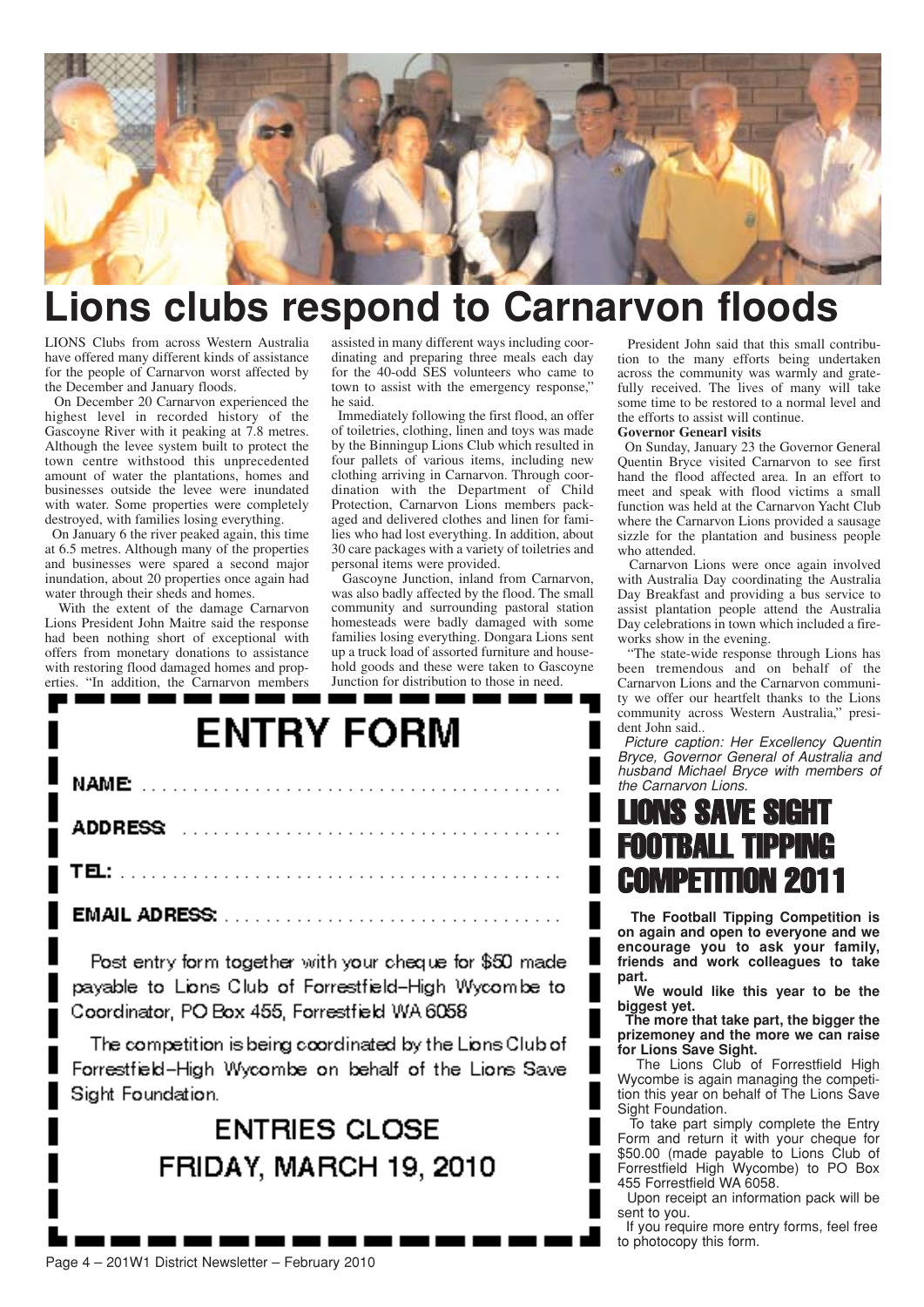## Goomalling's 'Batteries for Boobs' project success

THE successful completion of the Goomalling Lions Club batteries for boobs campaign finished with the presentation of a cheque for the sum of \$10.000 to Breast Cancer Care WA at the Goomalling Shire's Australia Day Breakfast.

The original idea for the battery drive started in early September with the idea that the club would raise funds for Breast Cancer research as part of the Breast Cancer Month (October).

We then came up with the catchy slogan of 'Batteries for Boobs' which was a huge hit for the community.

The battery drive was organised for Saturday, October 24 with the plan to collect as many old vehicle batteries be it truck, tractor, cars or even motorbikes as we could.

We started by dividing ourselves into three groups with the first group of members manning the Lions recycling depot and cooking a free sausage sizzle that was available for those people who chose to bring their batteries direct us. The remaining groups then split up with one heading south and the other heading north of Goomalling to collect batteries from those farmers who were unable to bring them to town.

In fact such was the number of requests to pick up batteries that not only did go out collecting batteries on the first Saturday



### Darling Range excepts a big thank you from Megan

A LETTER of appreciation was recieved by the Lions Cub of Darling range from Lesley and Megan Smith (pictured above) though purchase and gift of a new wheelchair for Megan.

The letter stated . . . "I would like to thank Lions members for the recent support they have provided for my daughter Megan in the purchase of a new wheelchair.

It is hard to express the gatitude and setiments we feel but only to say that we sincerely thank you for providing the financial support in the purchase of the wheelchair.

I would also like to thank Mary and Roger for their help and support with the above purchase. Once again we thank you for your generosity to Megan and myself, she will have many years of much more freedom with her new chair.

Your sincerely Lesley and Megan Smith.

as originally planned we also went out again the following Saturday to complete the collection. In total we manage to collect over 1000 batteries from around the district and surrounding areas with a total weight of 20 tonnes.



## Pan Pacific Hotel to host Children of Courage awards

On Thursday, January 20, 2011, I went with DG Bill Laundy and PDG Sandy Laundy to the opening of the Pan Pacific Perth Hotel at the invitation of the hotel manager Grant Raubenheimer.

Grant wants the hotel to take an active role in the community and has agreed to host the Children of Courage Awards this year.

As a fore-runner to this, he invited to the opening ceremony, children from several charities that the hotel will support this year, Princess Margaret Hospital, Canteen and Starlight as well as Lions International.

I invited Anthony Myers (AJ) and Ryan Evans, two children from last year's awards, and they both assisted the Hon Kim Hames, Deputy Premier, in cutting the tape to open the Hotel.

The hotel provided each charity with a voucher for three nights stay in a one bedroom suite inclusive of daily breakfast for two adults and two children at a Pan Pacific Hotel. Ours is for the hotel in Bangkok and is valued at \$750 and this will be the main prize in a raffle over the coming weeks to

raise funds for this year's Children of Courage Awards on April 3rd. **–Chris Smelt, W1 District Chairperson.**

**PICTURE** BELOW: Back row: DG Bill Laundy, Grant Raubenheimer, General Manager Pan Pacific Hotel, Lion Steve Page. Front row: Jane Myers, AJ, Lion Chris Smelt, Ryan and PDG Sandra Laundy.